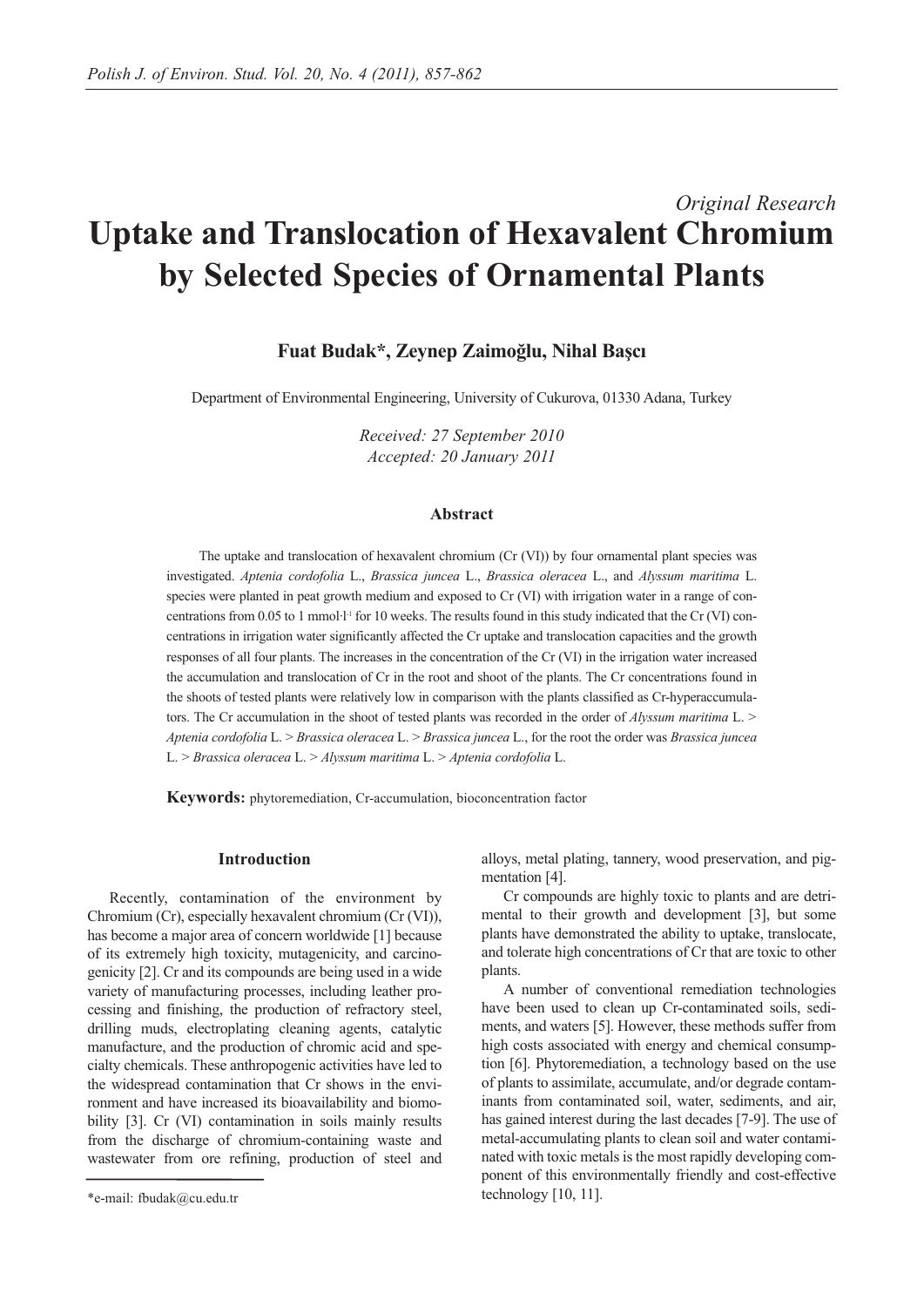The uptake and translocation of Cr by plants has been studied extensively either in hydroponics or in soils contaminated with Cr. Little attention has been given to the effects of elevated Cr concentration in irrigation waters on plant uptake and translocation of Cr [1, 12, 13]. A limited number of studies were found about metal-accumulating ornamental plants that can be used for remediation of contaminated soils and waters as well. It will have great and practical significance to screen out remediation plants from ornamental resources [14].

The objective of this study was to evaluate the uptake and translocation capacity of Cr by selected ornamental plants that were exposed to Cr (VI) through irrigation water. Selected plant species are widely used for ornamental purposes in Adana.

#### **Experimental Procedures**

The pot-culture experiment was carried out in the lab of the Department of Environmental Engineering, University of Cukurova in Adana. Four ornamental plants that were adapted to regional climatic conditions and frequently used in restoration work were selected for the study. The seedlings of *Aptenia cordofolia* L., *Brassica juncea* L., *Brassica oleracea* L., and *Alyssum maritima* L. used in the experiment were obtained from a local greenhouse. The root of seedlings was cautiously washed with distilled water after rinsing with tap water. Then the seedlings with similar biomass were transplanted into plastic pots (d: 15) cm, h: 17 cm) containing natural peat soil. Table 1 presents the characteristics of the peat soil used.

Peat soil has a high content of organic matter. The organic matter content of soil plays a significant role in the mobility of Cr in soil because of the tendency of soil organic matter to reduce the mobile Cr (VI) to the relatively immobile Cr (III) [15]. Organic matter in soil increases the supply of organic carbon and protons, and stimulates of microorganisms that are considered to be the major factors enhancing the reduction of Cr (VI) to Cr (III) [16]. However, it is important to point out that there is a dynamic equilibrium among these Cr fractions in soils and the depletion of the soluble and exchangeable fractions through plant uptake and leaching losses leads to the release of the Cr from other fractions. The immobilized Cr may become bioavailable with time through the natural weathering process or through advanced decomposition of soil organic matter [16]. Besides, Cr reduction and oxidation reactions are controlled by many factors, including aeration, soil moisture content, wetting and drying, iron and manganese status, microbial activity, pH, and availability of electron donors and acceptors [15]. The present study was not intent to investigate the effects of organic matter content of soil on the mobility of Cr in soil.

Plants were irrigated with tap water and allowed to grow for 6 weeks. After that, for the duration of 10 weeks, plants were exposed to Cr (VI) through irrigation water. Plants were irrigated every other day with water (100 mlpot) containing different concentrations of Cr (VI), whose

| Parameter               | Value |
|-------------------------|-------|
| pH                      | 7.3   |
| Organic content $(\% )$ | 75.8  |
| Salinity (mg/kg)        | 1,940 |
| $NO3-N$ (mg/kg)         | 110   |
| $Na$ (mg/kg)            | 19    |
| $K$ (mg/kg)             | 65    |
| Fe $(mg/kg)$            | 150   |
| Cu (mg/kg)              | 45    |
| $Mn$ (mg/kg)            | 50    |
| Zn (mg/kg)              | 85    |
|                         |       |

Table 1. Characteristics of growth medium (peat soil).

concentrations in irrigation water were 0, 0.05, 0.25, 0.5, and 1 mmol $\cdot$ l<sup>-1</sup> (0, 2.6, 13, 26, 52 mg $\cdot$ l<sup>-1</sup>). The growth and development responses of plants exposed to Cr (VI) through irrigation water were evaluated as plant height and measured weekly.

At the end of the experiment, plants were harvested and divided into roots, stems, and leaves. The plant parts were thoroughly rinsed in abundant distilled water and oven dried at 60ºC until reaching constant weight. The plant and soil samples were milled and digested in an acid solution. The concentrations of Cr were determined using ICP spectrophotometer (Perkin-Elmer SCIEX- ELAN-5000A).

Cr concentration in the plant parts was given as mg of Cr per kilogram of dry biomass. In order to assess the Cr (VI) phytoextraction efficiency of tested ornamentals, the bioconcentration factor (BF), defined as the ratio of metal concentration in plant shoots to metal concentration in the growth media, was calculated [17]. To evaluate the capacity of the plants to transfer Cr from roots to shoots, the translocation factor (TF) and translocation efficiency (TE %) were also computed. These indicators are described as the ratio of the metal concentration in the shoots to the metal concentration in the roots [18], and the ratio of the amount of metal accumulated in the shoots to the amount of metal accumulated in the plant [19], respectively.

The data in table and figures were given as mean  $\pm$  SE of the three replicates. One-way ANOVA with the least significant difference (LSD) test was used to determine differences among Cr (VI) treatments (p<0.05). Statistical analysis of data was performed using SPSS 16.0.

#### **Results and Discussion**

Growth Response of Plants to Cr (VI)

For the period of the experiment, the growth responses of *Aptenia cordofolia* L., *Brassica juncea* L., *Brassica oleracea* L., and *Alyssum maritima* L. exposed to Cr (VI)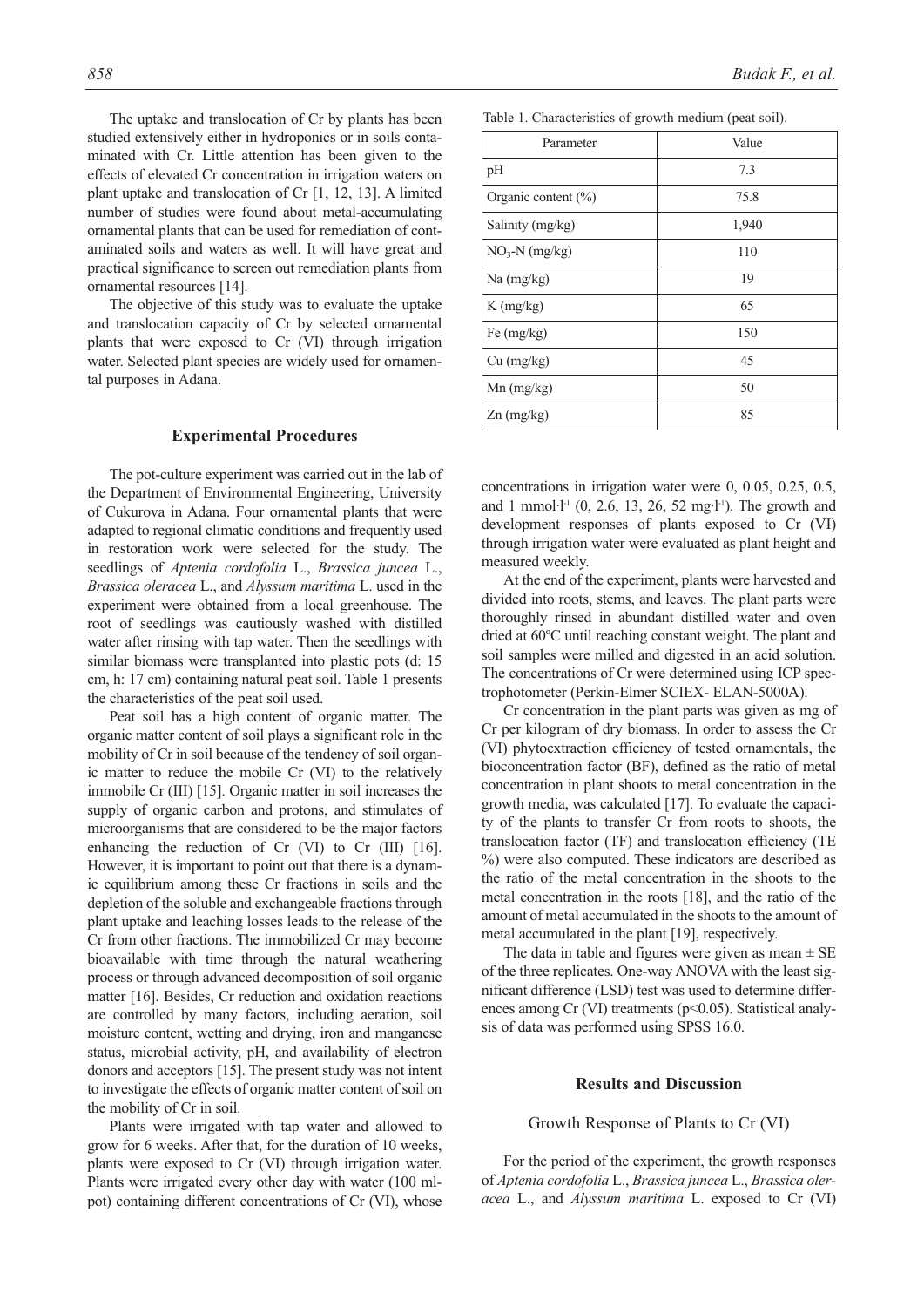through irrigation water in different concentration are shown in Fig. 1. The presence of Cr in the external environment leads to changes in the growth and development pattern of the plant [3]. Adverse effects of Cr on plant height and shoot growth have been reported [20-24]. The result obtained from different Cr (VI) treatment concentrations on growth of tested ornamentals showed inhibitory effect. All the ornamentals used in the experiment were affected to varying degrees by Cr (VI) treatment in response to growth. Only the treatment containing 1 mmol Cr (VI) concluded a complete deterioration of the *Alyssum maritima* L. seedlings.

In general, the growth of plants based on the height recorded weekly increased with time at the first couple of weeks of the experiment for the treatments containing low Cr (VI) concentration. Then, the inhibitory effects of Cr (VI) on plant growth were observed with those in the corresponding controls. In *Aptenia cordofolia* L., the heights of the plant decreased significantly  $(p<0.05)$  with the increase of Cr (VI) concentration in the irrigation water compared with the controls. However, the height of the plants did not differ significantly ( $p<0.05$ ) between the 0.05 and 0.25 mmol, as well as 0.5 and 1 mmol treatments. The presence of Cr (VI) in the irrigation water significantly inhibited (p<0.05) the growth of *Brassica juncea* L. compared with the controls, except the 0.05 mmol treatment. Within the range of 0.25-1 mmol Cr (VI) concentration, the growth of the plants was not significantly affected  $(p<0.05)$  compared with each other. In both *Brassica oleracea* L. and *Alyssum maritima* L., the presence of Cr (VI) in the irrigation water significantly reduced ( $p$ <0.05) the plant growth rates compared with the corresponding controls. However, no significant differences (p< 0.05) were observed in plant heights between the Cr (VI) treatments, excluding the 0.05 mmol Cr (VI) treatments for *Alyssum maritima* L.

### Cr (VI) Uptake and Translocation

Fig. 2 presents the Cr concentrations in the roots and shoots of four ornamentals plants exposed to Cr (VI) through irrigation water in a range of concentrations from 0.05 to 1 mmol·l-1 for 10 weeks. The results demonstrated that root and shoot Cr concentrations were affected by the varying Cr (VI) concentrations in irrigation water. The increases in the concentration of the Cr (VI) in the irrigation water significantly increased  $(p<0.05)$  the concentration of Cr in the roots and shoots of all tested plants.

The highest concentrations of Cr measured in the roots and shoots of *Aptenia cordofolia* L. were 110.10 and 103.38 mg·kg<sup>-1</sup>, respectively. Significant difference ( $p$ <0.05) was observed between the Cr (VI) treatments in the concentration of Cr in roots and shoots of plants, except the 0.05 mmol treatments and the controls for shoots.

A similar trend was observed between *Brassica juncea* L.and *Brassica oleracea* L. in terms of the Cr concentrations and their variation in roots and shoots of the plants under all treatments. The maximum Cr concentrations reached in roots and shoots were 222.40 and 35.89 mg·kg-1 for *Brassica juncea* L. and 207.10 and 62.48 mg·kg<sup>-1</sup> for *Brassica oleracea* L., respectively. No significant differ-



Fig. 1. The growth responses of tested ornamentals exposed to Cr (VI) through irrigation water in different concentrations for sixteen weeks.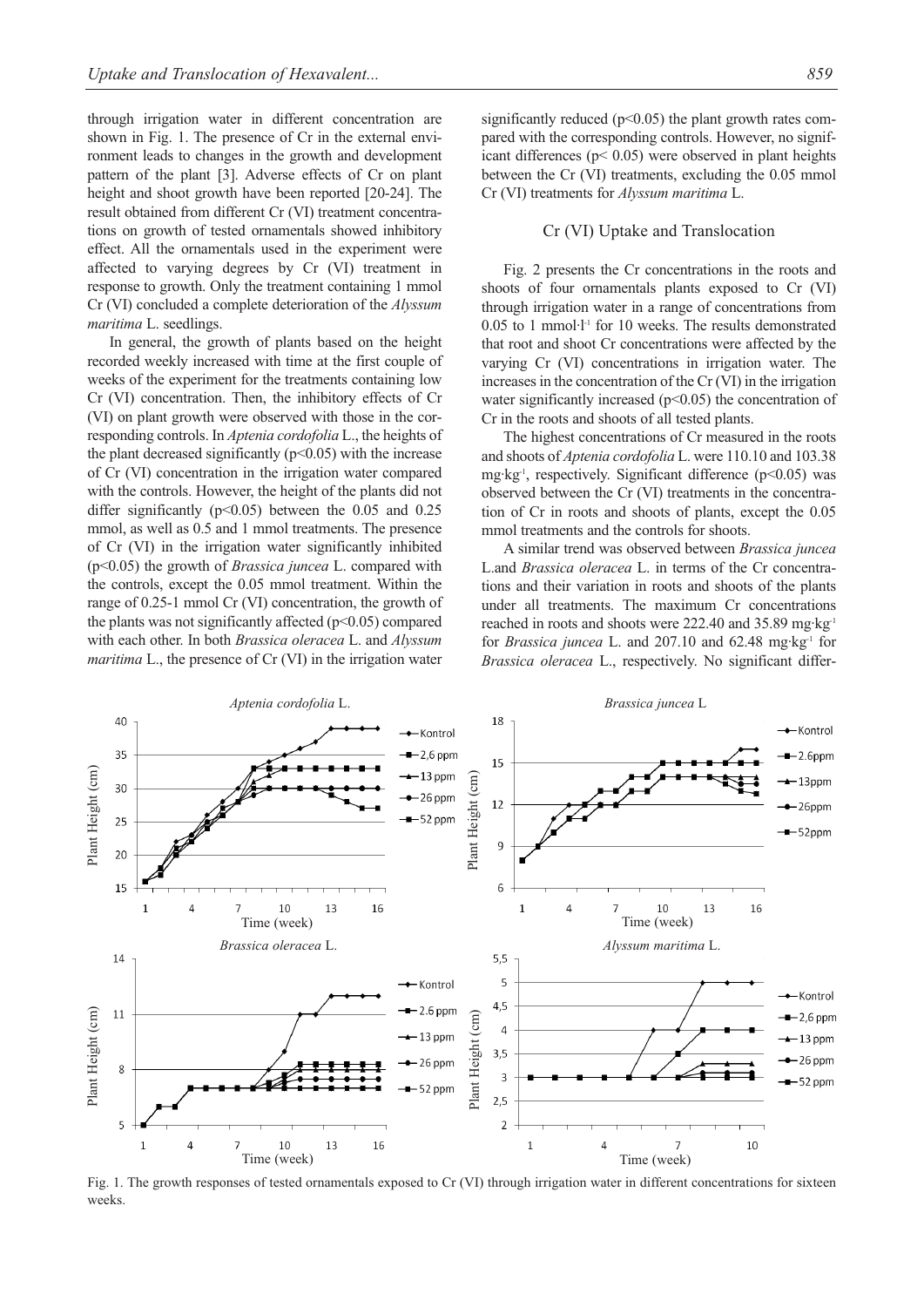ences  $(p<0.05)$  were observed in the Cr concentrations in roots of the plants between 0.05 and 0.25 mmol Cr (VI) treatments. The increases in the concentration of the Cr (VI) in the irrigation water were not significantly increased by  $(p<0.05)$  the concentration of Cr in shoots under the 0.05 and 0.25 mmol treatments compared with the controls for *Brassica oleracea* L. For *Alyssum maritima* L., the maximum Cr concentrations measured in roots and shoots were 123.65 and 234.42 mg·kg-1. In terms of the Cr concentrations in roots and shoots, significant differences were found between Cr (VI) treatments. However, *Alyssum maritima* L. plants exposed to 0.25 mmol Cr (VI) demonstrated a significant decrease, as compared with the 0.05 mmol Cr (VI) treatments, in Cr concentrations in roots.

The success of phytoextraction depends on shoot biomass, shoot metal concentration and bioavailable concentration of metal in the growing media. Therefore, translocation factor (TF), translocation efficiency (TE %), and bioconcentration factor (BF), were calculated and presented in Table 2. The results showed that the Cr concentrations in the roots for all tested ornamental plants excluding *Alyssum maritima* L. were higher than in the shoots under all treatments. The translocation factor was affected by Cr (VI) treatment concentrations. The increases in the concentration of Cr (VI) in irrigation water stimulate the translocation of Cr to the shoot of the plants. Among the tested ornamentals, *Alyssum maritima* L. had the highest ability to uptake Cr into their roots and transfer them to the shoots. The maximum value for the TF found was 1.91 for *Alyssum maritima* L. For others, the TF values were found lower than 1, indicating the low mobility of Cr from the roots to the shoots. However, it should be noted that the TF values found for *Aptenia cordofolia* L. was very close to 1 (Table 2).

Among the tested ornamentals, the maximum values for the translocation efficiency (TE %), demonstrating the percentage of accumulated Cr translocated from the roots to the shoots of the plant, were 80.87 and 96.69% for *Aptenia cordofolia* L. and *Alyssum maritima* L., respectively.

The bioconcentration factor (BF), as an indicator of phytoextraction efficiency, for all tested plants and Cr (VI) treatments, were lower than 1, excluding *Alyssum maritima* L. for the 0.05 mmol Cr (VI) treatment. The BF values decreased with increasing Cr (VI) concentration in the irrigation water for *Alyssum maritima* L. and *Brassica juncea* L., but for *Aptenia cordofolia* L. and *Brassica oleracea* L. they showed a u-shape trend.

#### **Conclusions**

The results found in this study indicated that increases in the concentration of the Cr (VI) in irrigation water sig-



Fig. 2. Cr (VI) treatment concentration effects on the Cr concentrations in roots and shoots of four ornamentals. All values are mean (n=3). Vertical lines represent SE. In each series, different letters following the vertical bars indicate significantly different values (ANOVA and LSD test  $p<0.05$ ).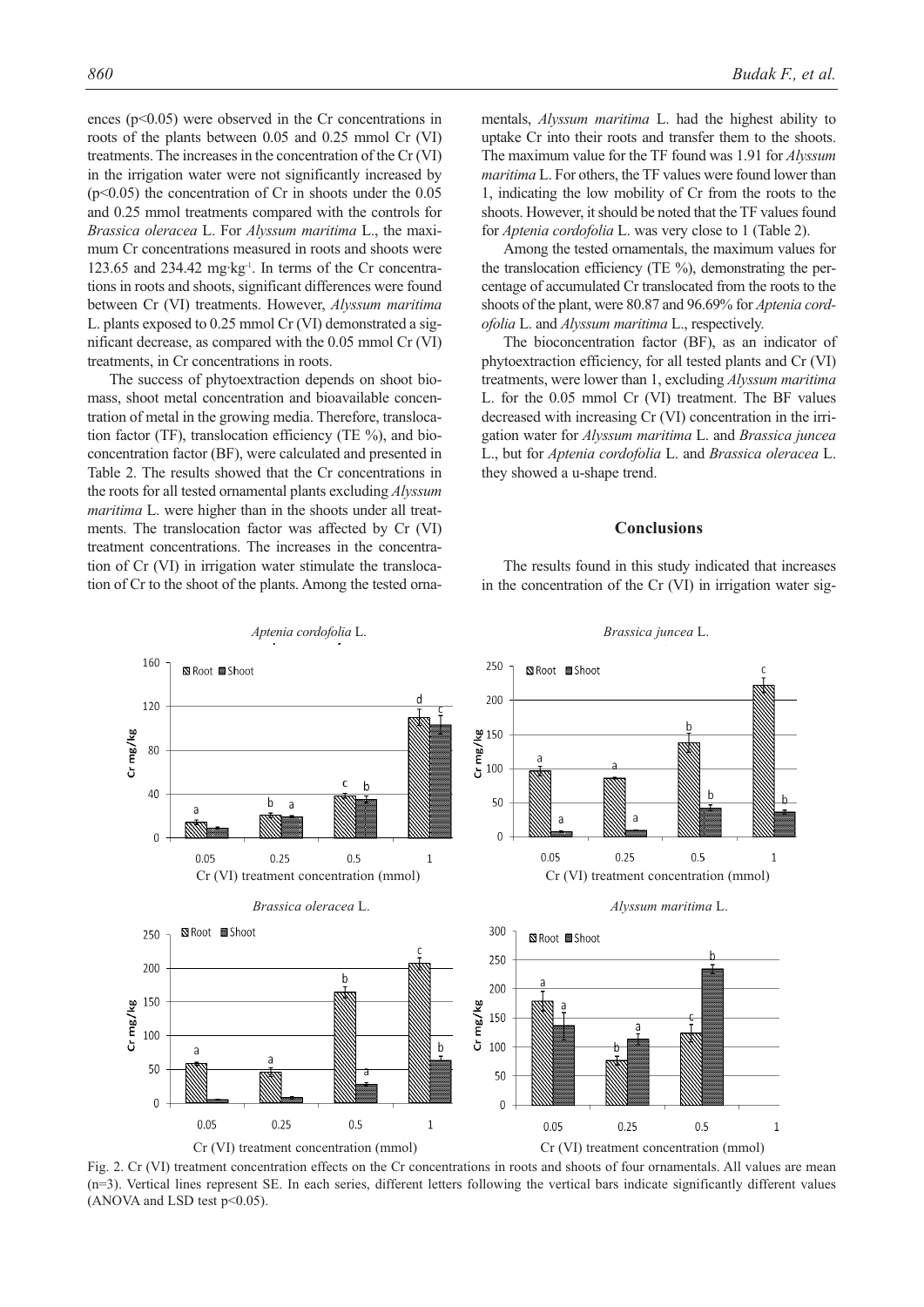|                       | Cr (VI) Treatment<br>Concentration (mmol) | <b>Translocation Factor</b><br>(TF) | Translocation Efficiency<br>$(TE\%)$ | <b>Bioconcentration Factor</b><br>(BF) |
|-----------------------|-------------------------------------------|-------------------------------------|--------------------------------------|----------------------------------------|
| Aptenia cordofolia L. | 0.05                                      | $0.63(0.04)$ a                      | 74.93 (0.50) a                       | $0.24(0.03)$ a                         |
|                       | 0.25                                      | 0.96(0.16) b                        | 77.83 (1.88) a                       | 0.11(0.01) b                           |
|                       | 0.5                                       | 0.93(0.14) b                        | 78.63 (3.73) a                       | 0.13(0.01) b                           |
|                       | 1.0                                       | 0.94(0.01) b                        | $80.87(1.25)$ a                      | $0.23(0.02)$ a                         |
| Brassica juncea L.    | 0.05                                      | $0.08(0.01)$ a                      | $13.18(2.44)$ a                      | $0.18(0.02)$ a                         |
|                       | 0.25                                      | 0.11(0.01) b                        | 19.35(1.65)b                         | 0.06(0.01) b                           |
|                       | 0.5                                       | 0.31(0.01)c                         | 51.79 $(1.38)$ c                     | $0.13(0.01)$ c                         |
|                       | 1.0                                       | $0.16(0.02)$ d                      | 36.18(1.11) d                        | $0.10(0.01)$ c                         |
| Brassica oleracea L.  | 0.05                                      | $0.09(0.01)$ a                      | $30.81(5.52)$ a                      | $0.12(0.02)$ a                         |
|                       | 0.25                                      | 0.16(0.02) b                        | $51.10(2.70)$ b                      | 0.05(0.01) b                           |
|                       | 0.5                                       | 0.17(0.02) b                        | 46.97(3.61) b                        | $0.11(0.01)$ a                         |
|                       | 1.0                                       | $0.31(0.05)$ c                      | $50.57(3.80)$ b                      | $0.18(0.02)$ c                         |
| Alyssum maritima L.   | 0.05                                      | $0.76(0.01)$ a                      | 67.69 (0.28) a                       | $2.70(0.27)$ a                         |
|                       | 0.25                                      | $1.53(0.28)$ b                      | 92.74(0.13) b                        | $0.87(0.08)$ b                         |
|                       | 0.5                                       | 1.91(0.08) b                        | 96.69(0.51)c                         | 0.88(0.03) b                           |

Table 2. The translocation factor (TF), translocation efficiency (TE %), and bioconcentration factor (BF) for tested ornamentals exposed to Cr (VI) through irrigation water in different concentrations.

All values are mean (n=3) and values in parentheses represent SE. In each series, different letters following SE values within the same column indicate significantly different value (ANOVA and LSD test  $p<0.05$ ).

nificantly increased the concentration of Cr in the roots and shoots and stimulated the translocation of Cr to the shoots of the plants. The Cr concentrations found in the shoots of tested plants were relatively low in comparison with the plants classified as Cr-hyperaccumulators in literature [17, 25]. Therefore, the tested plants could not be classified as Cr-hyperaccumulators. On the other hand, when we considered the TF and BF values found for *Alyssum maritima* L. and *Aptenia cordofolia* L., they could be proper candidates for phytoextraction of Cr-contaminated soils that amended with high levels of organic matter. The results found in this study also show that *Brassica juncea* L. and *Brassica oleracea* L. were able to accumulate significant amounts of Cr in their roots when exposed to Cr (VI) through irrigation water in high concentrations. However, further studies are needed to improve the conclusions drawn, such as the effects of irrigation methods and different soil characteristics on the reduction and bioavailability of Cr (VI) in soil and its uptake and translocation by plants in actual field conditions.

#### **References**

- 1. ZAYAD A.M., TERRY N. Chromium in the environment: factors affecting biological remediation. Plant. Soil. **249**, 139, **2003**.
- 2. YU X.Z., GU J.D., XING L.Q. Differences in uptake and

translocation of hexavalent and trivalent chromium by two species of willows. Ecotoxicology. **17**, 747, **2008**.

- 3. SHANKER A.K., CERVANTES C., LOZA-TAVERA H., AVUDAINAYAGAM S. Chromium toxicity in plants. Environ. Int. **31**, 739, **2005**.
- 4. CHAI L., HUANG S., YANG Z., PENG B., HUANG Y., CHEN Y. Cr (VI) remediation by indigenous bacteria in soils contaminated by chromium-containing slag. J. Hazard. Mater. **167**, (1-3), 516, **2009**.
- 5. MULLIGAN C., YONG R., GIBBS B. Remediation technologies for metal-contaminated soils and groundwater: an evaluation. Eng. Geol. **60**, 193, **2001**.
- 6. KRISHNA K.R., PHILIP L. Bioremediation of Cr (VI) in contaminated soils. J. Hazard. Mater. **121**, 109, **2005**.
- 7. YU X.Z., GU J.D. Accumulation and distribution of trivalent chromium and effects on hybrid willow (*Salix matsudana* Koidz× alba L.) metabolism. Arch. Environ. Contam. Toxicol. **52**, 503, **2007**.
- 8. YU X.Z., GU J.D., HUANG S.Z. Hexavalent chromium induced stress and metabolic response of in hybrid willows. Ecotoxicology. **16**, 299, **2007**.
- 9. BONFRANCESCHI B.A., FLOCCO C.G., DONATI E.R. Study of the heavy metal phytoextraction capacity of two forage species growing in an hydroponic environment. J. Hazard. Mater. **165**, (1-3), 366, **2009**.
- 10. RASKIN I., KUMAR P.B.A., DUSHENKOW S., SALT D.E. Phytoremediation of metals: using plants to remove pollutants from the environment. Curr. Opin. Biotech. **8**, 221, **1997**.
- 11. SALT D.E., SMITH R.D., RASKIN I. Phytoremediation. Annu. Rev. Plant Physiol. Plant Mol. Biol. **49**, 643, **1998**.